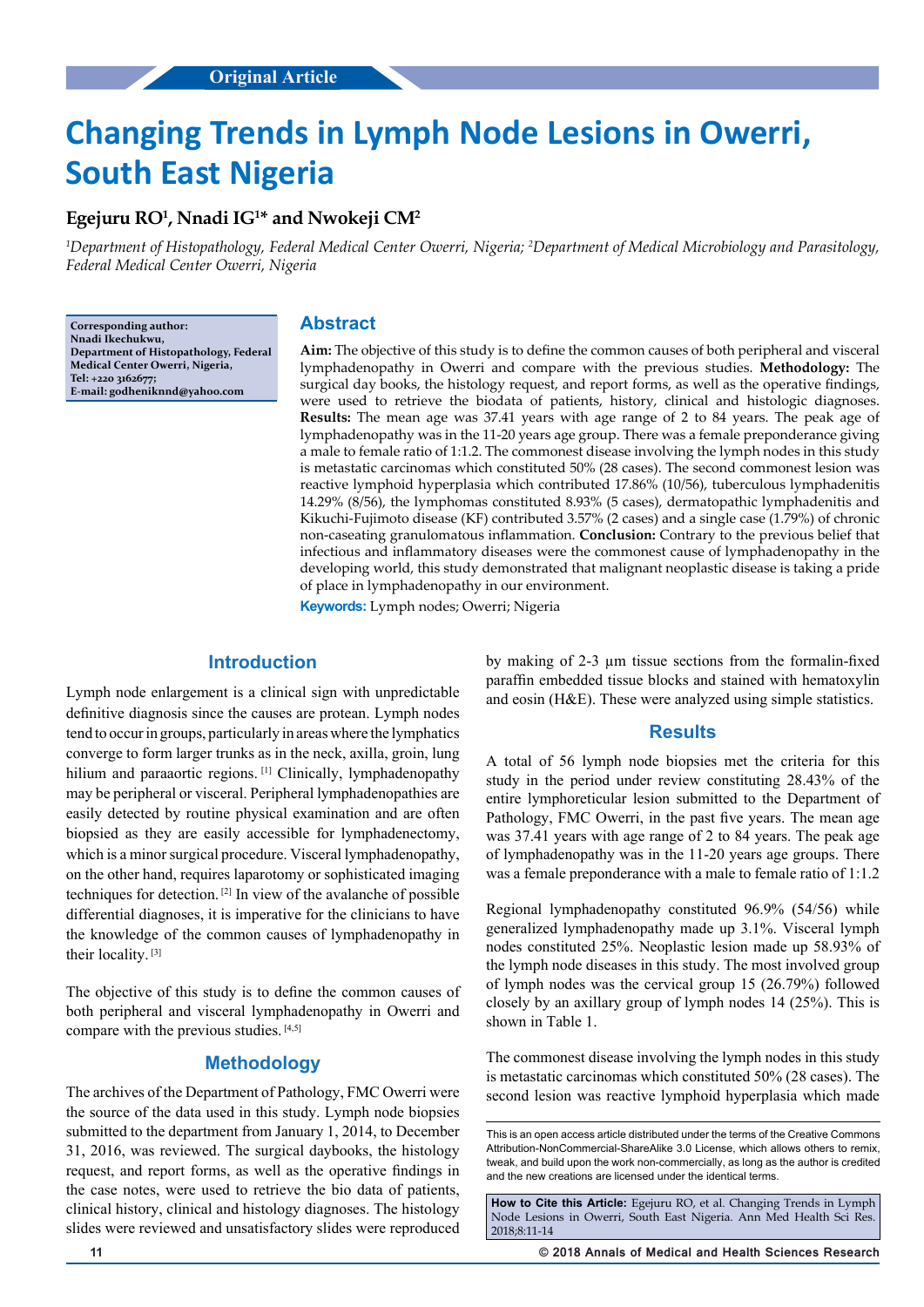Egejuru RO, et al.: Changing Trends in Lymph Node Lesions in Owerri, South East Nigeria

| Table 1: Showing the relative frequency of regional lymph node involvement. |                             |      |        |  |  |  |  |  |  |
|-----------------------------------------------------------------------------|-----------------------------|------|--------|--|--|--|--|--|--|
| s/n                                                                         | <b>Regional lymph nodes</b> | Freq | %      |  |  |  |  |  |  |
| 1                                                                           | Cervical                    | 15   | 26.79  |  |  |  |  |  |  |
| $\mathbf{2}$                                                                | Axillary                    | 14   | 25.00  |  |  |  |  |  |  |
| 3                                                                           | Omental                     | 6    | 10.71  |  |  |  |  |  |  |
| 4                                                                           | Inguinal                    | 5    | 8.93   |  |  |  |  |  |  |
| 5                                                                           | Mesenteric                  | 4    | 7.14   |  |  |  |  |  |  |
| 6                                                                           | Intramammary                | 3    | 5.36   |  |  |  |  |  |  |
| 7                                                                           | Generalized                 | 2    | 3.57   |  |  |  |  |  |  |
| 8                                                                           | Cubital fossa               |      | 1.79   |  |  |  |  |  |  |
| 9                                                                           | Greater curvature           |      | 1.79   |  |  |  |  |  |  |
| 10                                                                          | Mesocolic                   |      | 1.79   |  |  |  |  |  |  |
| 11                                                                          | Iliac                       |      | 1.79   |  |  |  |  |  |  |
| 12                                                                          | Antral                      |      | 1.79   |  |  |  |  |  |  |
| Total                                                                       |                             | 56   | 100.00 |  |  |  |  |  |  |

| Table 2: Summarizes the histological diagnosis, age groups involvement and the sex distribution. |               |      |         |                          |      |                          |            |      |           |      |                          |
|--------------------------------------------------------------------------------------------------|---------------|------|---------|--------------------------|------|--------------------------|------------|------|-----------|------|--------------------------|
| S/N                                                                                              | Age groups    | Freq | %       | <b>RH</b>                | Тb   | Met                      | <b>NHL</b> | HD   | <b>KF</b> | DL   | <b>NCG</b>               |
| 1                                                                                                | 01-Oct        | 4    | 7.14    | 2                        |      | $\overline{\phantom{0}}$ |            |      |           |      | $\overline{\phantom{0}}$ |
| $\overline{2}$                                                                                   | <b>Nov-20</b> | 12   | 21.23   | 2                        | 4    |                          |            |      | 2         |      |                          |
| 3                                                                                                | $21 - 30$     |      | 12.5    | 3                        |      |                          |            |      |           |      |                          |
| 4                                                                                                | $31 - 40$     | 9    | 16.07   | $\overline{a}$           | 2    |                          |            |      |           |      |                          |
| 5                                                                                                | 41-50         |      | 12.5    | $\overline{\phantom{0}}$ |      | 6                        |            |      |           |      |                          |
| 6                                                                                                | $51 - 60$     | 8    | 14.29   | 2                        |      | 5                        |            |      |           |      |                          |
| $\overline{7}$                                                                                   | 61-70         | 5    | 8.93    |                          |      | 3                        | 2          |      |           |      |                          |
| 8                                                                                                | 71-80         | 3    | 5.36    | $\overline{\phantom{0}}$ |      | 3                        |            |      |           |      |                          |
| 9                                                                                                | 81-90         |      | 1.79    | $\overline{\phantom{0}}$ |      |                          |            |      |           |      |                          |
|                                                                                                  | Total         | 56   | 100     | 9                        | 8    | 28                       | 3          | 2    | 2         | 2    |                          |
|                                                                                                  | $\%$          | ---- | $--- -$ | 16.1                     | 14.3 | 50                       | 5.36       | 3.57 | 3.57      | 3.57 | 1.79                     |
|                                                                                                  | $M:$ F        | 1:12 | $--- -$ | 2:3.5                    | 1:1  | 1:2.1                    | 2:1        | 2:0  | 1:1       | 1:1  | 01:0                     |

RH: Reactive Hyperplasia, Tb: Tuberculous Lymphadenitis, Met: Metastasis, NHL: Non-Hodgkin's Lymphoma, HD:Hodgkin's Disease, KF: Kikuchi-Fujimoto Disease, DL: Dermatopathic Lymphadenitis, NCG: Non-Caseating GranulomatousInflammation.

| Table 3: Shows a comparison of the two studies in FMC Owerri, all the figures are presented in percent of the lesions.                 |       |           |       |       |            |            |      |       |       |            |           |       |
|----------------------------------------------------------------------------------------------------------------------------------------|-------|-----------|-------|-------|------------|------------|------|-------|-------|------------|-----------|-------|
| Title                                                                                                                                  | M: F  | Peak      | RH    | Tb    | <b>MET</b> | <b>NHL</b> | HL   | КF    | Derm  | <b>NCG</b> | <b>RD</b> | Onch  |
| Egejuru <sup>[1]</sup>                                                                                                                 | 1:1.2 | 11-20     | 16.6  | 14.3  | 50.0       | 5.36       | 3.57 | 3.57  | 3.57  | 1.79       | $---$     | $---$ |
| Mbata <sup>[15]</sup>                                                                                                                  | 1:1.3 | $20 - 29$ | 32.62 | 28.37 | 19.15      | 12.06      | 4.96 | $---$ | $---$ | ----       | በ 71      | 0.71  |
| 1: Current study. RH: Reactive hyperplasia, Tb: Tuberculous lymphadenitis, Met: Metastasis, NHL: Non-Hodgkin's Lymphoma, HD: Hodgkin's |       |           |       |       |            |            |      |       |       |            |           |       |

Disease, KF: Kikuchi-Fujimoto Disease, Derm: Dermatopathic lymphadenitis, NCG: Non-caseating Granulomatous Inflammation, RD: Rosai Dorfman, Onch: Onchocerciasis.

up 17.86% (10/56), tuberculous lymphadenitis 14.29% (8/56), the lymphomas constituted 8.93% (5 cases), dermatopathic lymphadenitis and Kikuchi-Fujimoto disease contributed 2 cases each (3.57%) and a single case (1.79%) of chronic noncaseating granulomatous inflammation. Table 2 and Table 3 summarize the histological diagnosis, age groups involved and the sex distribution.

#### **Discussion**

A total of 56 lymph node biopsies met the criteria for this study in the period under review. The mean age was 37.41 years with age range of 2 to 84 years. The peak age of lymphadenopathy was in the 11-20 years age group. There was a slight female preponderance with a male to female ratio of 1:1.2 The mean age of the patients agreed with studies in Benin City, Ibadan, Malawi, Saudi Arabia. [6-9] However, other reports demonstrated mean ages between  $8.3 \pm 3.1$  and  $42.47 \pm 15.64$  years. [1,10] The gender ratio was similar to observations in Nepal, India, and South Africa. [11-13] Nonetheless, several other reports maintained a marked male preponderance. [3-7,9,10]

Regional lymphadenopathy constituted 96.9% (54/56) while generalized lymphadenopathy made up 3.1%. The most involved group of lymph nodes was the cervical group 15 (26.79%) followed closely by axillary group of lymph nodes 14 (25%), omental 10.71% (6), Inguinal 8.93% (5/56), mesenteric 7.14% (4/56), intramammary 5.36% (3/56), generalized 3.57% (2/56) and others 8.93% (5/56). Cervical lymphadenopathy is the leading regional lymph node enlargement in most studies ranging from 45.4% in a previous study in this center to 73.8% in Enugu. [14-18] However, axillary lymphadenopathy is the commonest in Ibadan even though the majority of the reports demonstrated that it is almost always the second regional lymphadenopathy after the cervical group. [2,7,9,12,14]

The commonest disease involving the lymph nodes in this study is metastatic carcinomas which constituted 50% (28 cases). Despite the reports that metastatic diseases involving the lymph nodes are commoner in developed countries, [19] our study showed that 50.0% (28/56) was due to lymphatic spread of malignant epithelial neoplasm. Several reports from Nigeria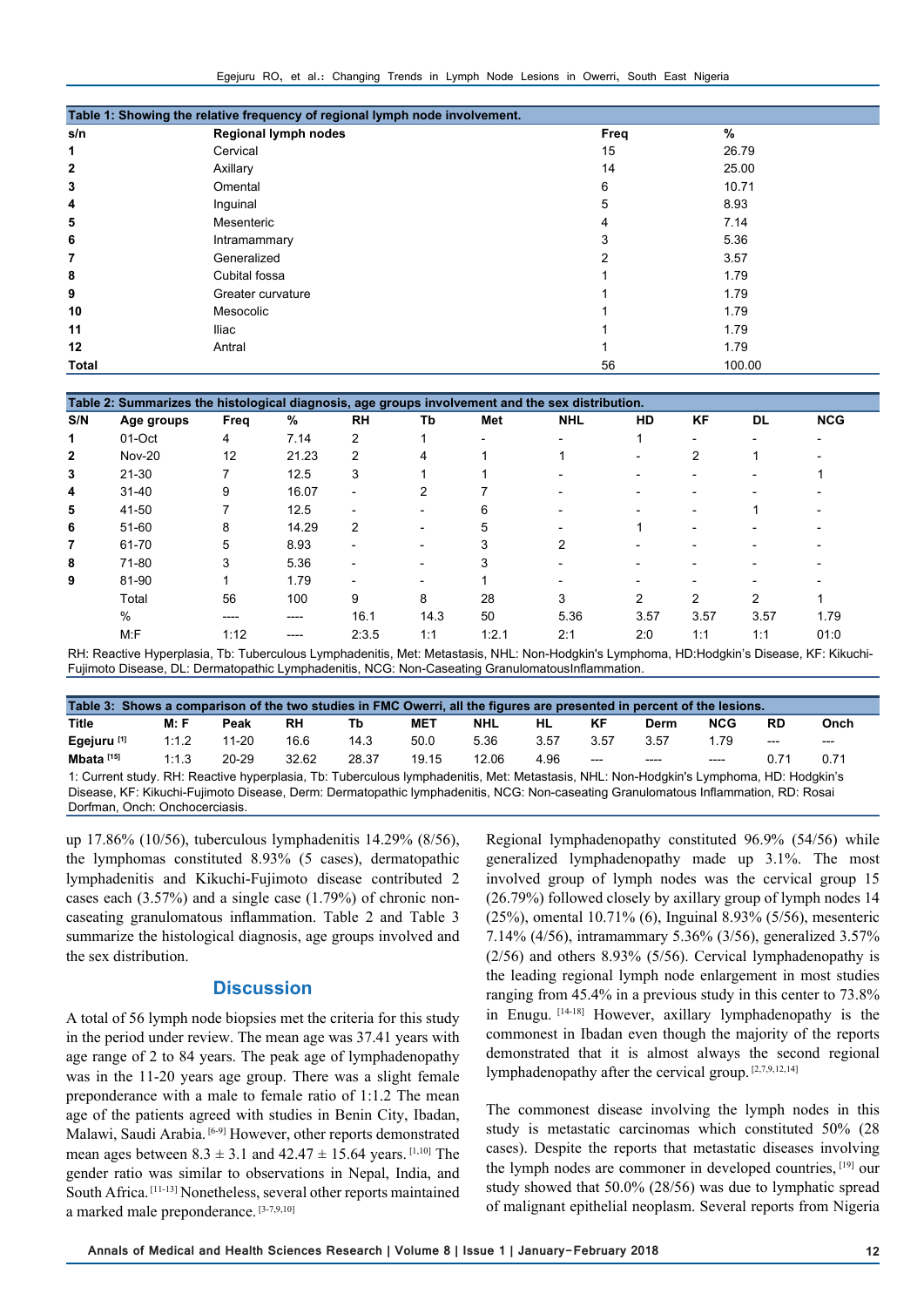appear to reflect an increase in the involvement of lymph nodes by either primary or secondary neoplastic diseases. For instance, the commonest cause of lymphadenopathy in Ibadan (35.7%) and Lagos (33.6%) was metastatic carcinomas. [7,20] Similar report was made by Anthony and Al-Sohaibani et al. [21,22] in the United Kingdom and Kingdom of Saudi Arabia respectively. Moreover, metastatic neoplasm to the lymph nodes constituted 19%, 26.7%, 19.97%, 12.57% in Kano, Benin City, India and Bangladesh respectively. [2,6,12,17] The marked increase in the secondary carcinoma to the lymph nodes in this study could be due to the increased biopsies from intra-abdominal groups (visceral) on which constituted 25% (14/56) of all the biopsies studied. In Texas, USA Lu et al.<sup>[23]</sup> reported that malignancies are more likely to be diagnosed from a supraclavicular, retroperitoneal and intra-abdominal group of lymph nodes. In this study, most of the people affected by secondary neoplasm were in the 4th and 6th decades of life. Similar observations were made in India and Netherlands respectively. [24,25]

Non-specific reactive lymphoid hyperplasia was the second most common lesion and constituted 17.86% (10/56) in this study. However, three years ago Mbata et al. [15] reported that reactive lymphoid hyperplasia was the commonest peripheral lymph node pathology Owerri and constituted 32.6%. Similar reports were made from Kano, India, Zimbabwe respectively. [2,26,27] Moreover, our observation is relatively lower than reports from Benin City, Nepal, and India where non-specific hyperplasia constituted 25.4%,19% 21.6% respectively. [3,11,26] Tuberculous lymphadenitis is a common clinical finding in sub-Saharan Africa and the tropics. Chronic granulomatous inflammation constituted 16.07% (9/56) with tuberculous lymphadenitis making up 14.29% in this study. Sixty-two and a half percent involved the cervical group of lymph nodes and 37.5% occurred in patients below the age of 20 years. Several reports demonstrated that tuberculosis is a leading cause of lymph node enlargement in our environment. [2-3,6,14,15] Similar reports were made from Ethiopia, Zimbabwe, Nepal, India and Bangladesh. [11,17,26-29]

The primary malignancies of the lymphoid system constituted 8.93% (5cases); two (3.58%) were Hodgkin's while 3 (5.37%) were non-Hodgkin's lymphoma. This is markedly lower than the report by Mbata et al. [15] from the same center three years ago in which Hodgkin's and non-Hodgkin lymphoma constituted 5% and 12% respectively. Similarly, other reports from Nigeria showed the same trend. For instance, Ochicha and Olu-Eddo et al. [2,6] reported that lymphomas constituted 24% and 26.3% of the causes of lymphadenopathy in Kano and Benin City respectively. Furthermore, higher frequencies were reported from DR Congo, India and Saudi Arabia were lymphomas constituted 47.2%, 44.5%, 44.3% respectively. [9,10,26] There was no defined predilection for the regional group of nodes as the cervical, axillary, inguinal groups and generalized patterns were represented with insignificant differences.

## **Conclusion**

Dermatopathic lymphadenitis and Kikuchi-Fujimoto disease (KFD) contributed 2 cases each (3.57%). These lesions are

inflammatory in nature; while the former follows chronic dermal inflammatory responses the latter is idiopathic. Aramide et al. [7] reported that 1.6% of lymph node lesions in UCH Ibadan were due to Dermatopathic lymphadenitis. Moreover, 0.3% and 0.5% were reported in South Africa and India respectively. [9,12] Kikuchi-Fujimoto disease is a rare, self-limiting disease, which is characterized by regional lymphadenopathy. It occurs worldwide with a higher prevalence among Asians and women below the age of forty years. [30] Akingbami et al. [30] reported a case of KFD in a 41-year-old female in Lagos. In this study, the cases of KF occurred in people less than 25 years of age with no sex predilection. Similarly, Famularo et al.<sup>[31]</sup> reported a single case of KFD in Rome, Italy.

## **Limitations**

The most important limitation of this study was the incomplete records observed during the data collection which led to rejection of some cases of lymph node biopsies in the departmental archives. The authors were also compelled to out-of-pocket spending to ensure the research was given adequate funding as there was no grant attracted for it.

## **Ethical considerations**

The research ethical clearance was obtained from research ethics committee, FMC Owerri

#### **Conflict of Interest**

All authors disclose that there was no conflict of interest.

#### **Acknowledgement**

We the authors humbly acknowledge the staff especially the Consultants Histopathologists, laboratory scientists, laboratory technicians and secretarial staff of Department of Histopathology, Federal Medical Centre Owerri. We appreciate the Physicians of the Federal Medical Centre, for being dependable in the provision of clinical information and histology requests.

#### **References**

- 1. Young B, Lowe JS, Stevens A, Heath JW, Deakin PJ. Lymph nodes in wheater's Functional Histology. Elsevier, Edinburgh. 2006;218-222.
- 2. Ochicha O, Edino ST, Mohammed AZ, Umar AB, Atanda AT. Pathology of peripheral lymph node biopsies in Kano, Northern Nigeria. Ann Afr Med 2007;6:104-108
- 3. Olu-Eddo AN, Egbagbe EE. Peripheral lymphadenopathy in Nigerian children. Niger J Clin Pract. 2006;9:132-138
- 4. Federal Republic of Nigeria Official Gazette (15 May 2007). "Legal Notice on Publication of the Details of the Breakdown of the National and State Provisional Totals 2006 Census" (PDF). Archived from the original (PDF) on 2007-07-04. Retrieved 2017-3-16.
- 5. Alex DW. Water quality studies of Nworie River in Owerri, Nigeria. Mississippi Academy of Sciences. 2008.
- 6. Olu-Eddo AN, Ohanaka CE. Peripheral lymphadenopathy in Nigerian adults. JPMA.2006;56:405
- 7. Aramide K, Ajani MA, Oluwasola O. Ten-year review of peripheral lymphadenopathy in tertiary Hospital in South Western Nigeria. The Pan African Medical Journal. 2016;23:73
- 8. Mabedi C, Kendig C, Liomba G, Shores C, Chimzimu F, Kampani C, et al. causes of cervical lymphadenopathy at Kamuzu Central Hospital. Malawi Medical Journal. 2014;26:17-19